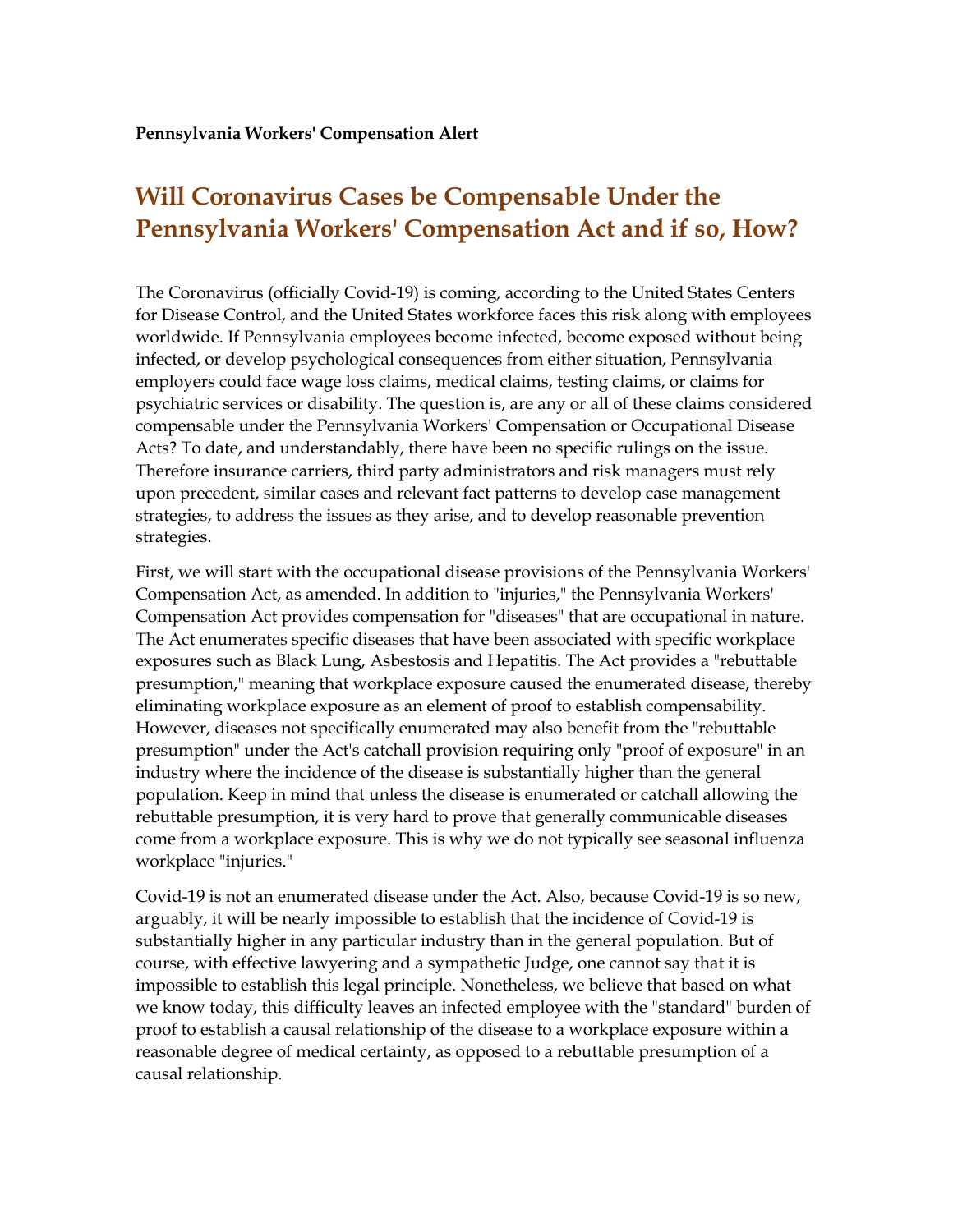However, even with generalized diseases such as Covid-19, what remains is still a complicated burden of proof. It will often be impossible to pinpoint where and when the infection was acquired. A co-worker may have transmitted the virus on the job, but it could have also been transmitted by a family member or another person in a public, nonwork setting. If the non-work transmission possibilities cannot be eliminated, in fairness, the causal relationship burden generally will not be met.

Nonetheless, Pennsylvania case law suggests that if an employee can prove the specific source of infection was a workplace exposure within the scope of employment, then the effects of the resulting disease are compensable. In *New Castle v. WCAB* (Sallie) 546 A.2d 293, the claimant widow filed for fatal claim benefits when her decedent husband died of complications from Meningococcal Septicemia. Testing established that one of the decedent's co-workers, whom the decedent has kissed on the cheek at work days before the decedent's death, was a carrier of the Neisseria Meningitis infection. The purpose of the so-called "goodwill kiss" was for the decedent to bid farewell to an employee departing for maternity leave. It was concluded that this kiss transmitted the infection. The Court held that the "goodwill kiss" for the employee departing on maternity leave was within the decedent's scope of employment and that therefore, the claim was compensable as an "injury" because the cause of the disease was proven to be a workplace exposure.

An equally likely source of possible claims involves the employee who alleges a psychiatric disturbance from potential exposure to Covid-19, or a psychiatric disturbance from the consequences of an involuntary quarantine, especially a quarantine that is far from home for an employee traveling in the course and scope of their employment. Remember that with alleged psychiatric injuries, it is well-settled Pennsylvania law that with mental/mental cases, the employee must establish that they experienced emotional trauma in reaction to an actual objective abnormal working condition. A response to a subjective, perceived or imagined, abnormal working condition is not compensable. The question for Pennsylvania Workers' Compensation Judges in these scenarios will be to decide whether the fear of infection, amid some of the significant hysteria reported in the news media, is a injurious reaction to an abnormal working condition. If it is determined that the abnormal working condition includes routine travel or immersion in group settings where there is potential exposure to Covid-19 and its potentially deadly consequences, compensation for a psychiatric injury remains a distinct possibility.

The employer also must determine if they will use their workers' compensation policies to provide Covid-19 testing for employees who have actual or feared exposure to the virus. These decisions should be decided based on the facts at hand, case by case.

**Comment:** As concerns grow regarding the Coronavirus, various businesses and industries will be affected in a variety of ways. Employee health and employer exposure for workers' compensation benefits are only some of the considerations necessitated by